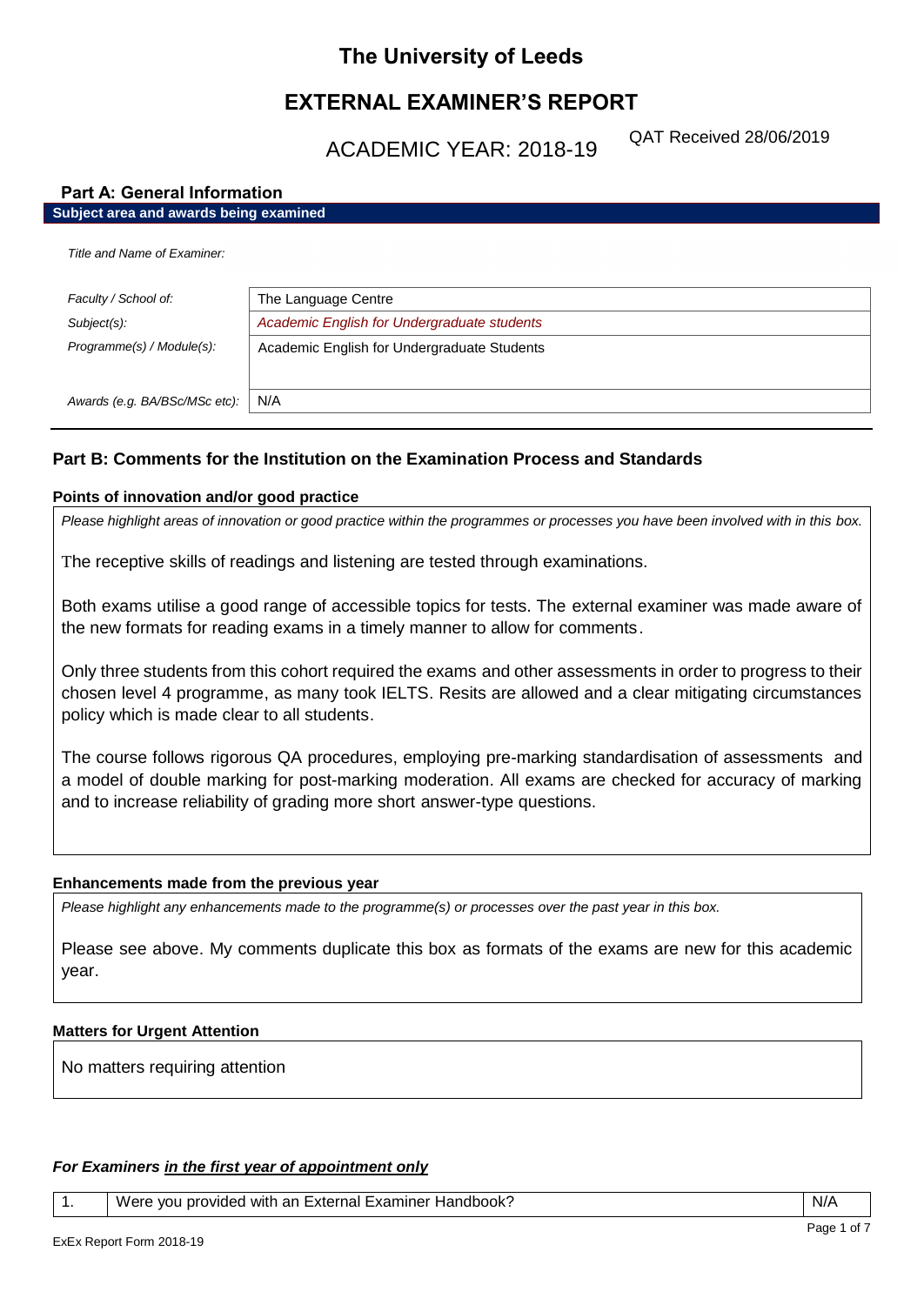| L. | Were you provided with copies of previous External Examiners' reports and the School's<br>responses to these? | N/A |
|----|---------------------------------------------------------------------------------------------------------------|-----|
|    | Were you provided with a External Examiner Mentor?                                                            | N/A |

## *For Examiners completing their term of appointment only*

| -4. | Have you observed improvements in the programme(s) over the period of your appointment?            | N/A |
|-----|----------------------------------------------------------------------------------------------------|-----|
| -5. | Has the school responded to comments and recommendations you have made?                            | N/A |
| 6.  | Where recommendations have not been implemented, did the school provide clear reasons for<br>this? | N/A |
|     | Have you acted as an External Examiner Mentor?                                                     | N/A |

*Please comment on your experience of the programme(s) over the period of your appointment, remarking in particular on changes from year to year and the progressive development and enhancement of the learning and teaching provision, on standards achieved, on marking and assessment and the procedures of the School*

This is my third year of appointment

## **Standards**

| 8.  | Is the overall programme structure coherent and appropriate for the level of study?                |  |
|-----|----------------------------------------------------------------------------------------------------|--|
| 9.  | Does the programme structure allow the programme aims and intended learning outcomes to be<br>met? |  |
| 10. | Are the programme aims and intended learning outcomes commensurate with the level of award?        |  |
| 11. | Did the Aims and ILOs meet the expectations of the national subject benchmark (where relevant)?    |  |
| 12. | Is the programme(s) comparable with similar programmes at other institutions?                      |  |

*Please use this box to explain your overall impression of the programme structure, design, aims and intended learning outcomes.*

The AEUS course has made significant changes this year to produce a more coherent and authentic 3 semester programme which simulates the academic environments that these level 3 students will progress onto.

The learning outcomes are well designed and communicated to staff and students, and clearly align with assessments and teaching materials. Materials are engaging and the use of them within the syllabus creates some parity for the cohort using core texts, while allowing teachers to adjust their lessons to their students' needs.

The course had made more use of multimodal materials this year, which reflects a growing engagement with digital technology.

The curriculum is well organised, with a range of core and option modules. There is a clear progression of skills throughout the three terms, moving from more generic English communication to more academic focus and study skills.

There does not seen to be much focus on critical thinking as comparative foundation courses in the curriculum expect in the learning outcomes of *evaluating sources.* However, this is not a QA requirement at a level 3 curriculum and the speaking and writing assessments allows students to demonstrate this through how they organise their points.

The course caters well for differentiation by the nature of the discipline and it is very bespoke to individual learners with different goals and end points. Students are streamed by approximate level, factoring in diversity of the group. Individual feedback, both written and verbal are provided, and the students can choose optional workshops, take extra language classes (and see below for innovative elements which foster self directed learning and cultural competence in addition to language skills).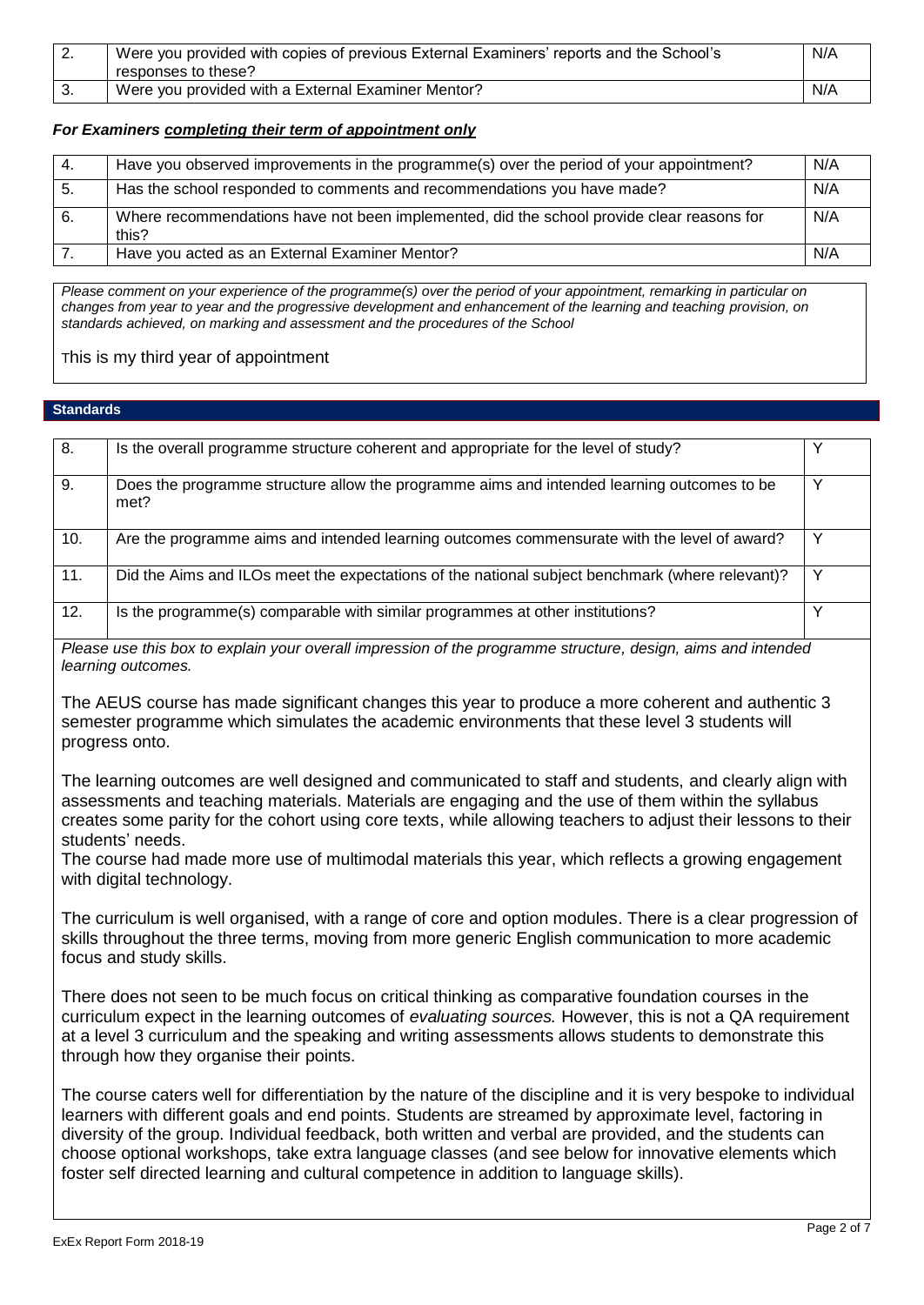| 13.<br>Is the influence of research on the curriculum and learning and teaching clear?                                                                                                                                                                                                                                                                                                                                                                                                                                                                                                                                                                                                                                                                                                                                                                                                                         | Y |  |  |
|----------------------------------------------------------------------------------------------------------------------------------------------------------------------------------------------------------------------------------------------------------------------------------------------------------------------------------------------------------------------------------------------------------------------------------------------------------------------------------------------------------------------------------------------------------------------------------------------------------------------------------------------------------------------------------------------------------------------------------------------------------------------------------------------------------------------------------------------------------------------------------------------------------------|---|--|--|
| Please explain how this is/could be achieved (examples might include: curriculum design informed by current research<br>in the subject; practice informed by research; students undertaking research)                                                                                                                                                                                                                                                                                                                                                                                                                                                                                                                                                                                                                                                                                                          |   |  |  |
| The design of the course from learning outcomes to assessment and feedback is clearly influence by<br>research into communicative language teaching, systemic functional linguistics and EAP. I was struck by<br>two innovative additions - 1. Students undertake a teaching project in the first week of term three, which<br>fosters confidence in speaking, metacognition, reflection and responsibility for their own learning. They<br>also have to think about communicating info to an audience in different ways. 2. LinC- workshops which<br>focus on elements of UK culture and other focused topics of interest, such as music and creative writing.<br>Not only does this provide an opportunity to use language in authentic situations and build confidence in<br>meeting other people, but it provides an interdisciplinary focus for students which aligns with the ethos of<br>the HE sector. |   |  |  |
| 14.<br>Does the programme form part of an Integrated PhD?                                                                                                                                                                                                                                                                                                                                                                                                                                                                                                                                                                                                                                                                                                                                                                                                                                                      | N |  |  |
| Please comment on the appropriateness of the programme as training for a PhD:                                                                                                                                                                                                                                                                                                                                                                                                                                                                                                                                                                                                                                                                                                                                                                                                                                  |   |  |  |
| N/A                                                                                                                                                                                                                                                                                                                                                                                                                                                                                                                                                                                                                                                                                                                                                                                                                                                                                                            |   |  |  |
| 15.<br>Does the programme include clinical practice components?                                                                                                                                                                                                                                                                                                                                                                                                                                                                                                                                                                                                                                                                                                                                                                                                                                                | N |  |  |
| Please comment on the learning and assessment of practice components of the curriculum here:                                                                                                                                                                                                                                                                                                                                                                                                                                                                                                                                                                                                                                                                                                                                                                                                                   |   |  |  |
| N/A                                                                                                                                                                                                                                                                                                                                                                                                                                                                                                                                                                                                                                                                                                                                                                                                                                                                                                            |   |  |  |
| $\overline{16}$ .<br>Is the programme accredited by a Professional or Statutory Regulatory Body (PSRB)?                                                                                                                                                                                                                                                                                                                                                                                                                                                                                                                                                                                                                                                                                                                                                                                                        | N |  |  |
| Please comment on the value of, and the programme's ability to meet, PSRB requirements here:                                                                                                                                                                                                                                                                                                                                                                                                                                                                                                                                                                                                                                                                                                                                                                                                                   |   |  |  |
| N/A                                                                                                                                                                                                                                                                                                                                                                                                                                                                                                                                                                                                                                                                                                                                                                                                                                                                                                            |   |  |  |

# **Assessment and Feedback**

| 17.                                                                                                                                                                                                                                                                                                                                                                                                                                                                                                                                                                                   | Does the programme design clearly align intended learning outcomes with assessment? | Υ |
|---------------------------------------------------------------------------------------------------------------------------------------------------------------------------------------------------------------------------------------------------------------------------------------------------------------------------------------------------------------------------------------------------------------------------------------------------------------------------------------------------------------------------------------------------------------------------------------|-------------------------------------------------------------------------------------|---|
| Please comment on the assessment methods and the appropriateness of these to the ILOs, in particular: the design<br>and structure of the assessment methods, and the arrangements for the marking of modules and the classification of awards; the<br>quality of teaching, learning and assessment methods that may be indicated by student performance.                                                                                                                                                                                                                              |                                                                                     |   |
| Assessments are provided for all four skills and in line with learning outcomes as stipulated by external<br>agencies. However, there is evidence of integrated skills in line with research into EAP pedagogy.                                                                                                                                                                                                                                                                                                                                                                       |                                                                                     |   |
| The introduction of the listening exam is very positive development, which teachers' comments has had<br>positive washback on student engagement with listening as vital for participation within seminars and<br>lectures. Listening is notoriously hard to test and the course leaders have tried to simulate a real<br>university style lecture experience with pre-reading materials and a range of item types designed to<br>evaluate types designed to evaluate students' competence in the micro skills which underlie the construct<br>of listening at different CEFR levels. |                                                                                     |   |
| Assessments for writing and speaking are framed around a series of topics which allows for core readings<br>but also some level of flexibility for those who want to make relevant to their own discipline.<br>However, the essay question seems hard to unpack, and have spoken informally to the course leader<br>about this, who agrees, although with the caveat that unpacking assignment titles is a course learning                                                                                                                                                            |                                                                                     |   |

outcome and that early sessions work on this. I also felt that 1000-1500 words was too wide a range, as,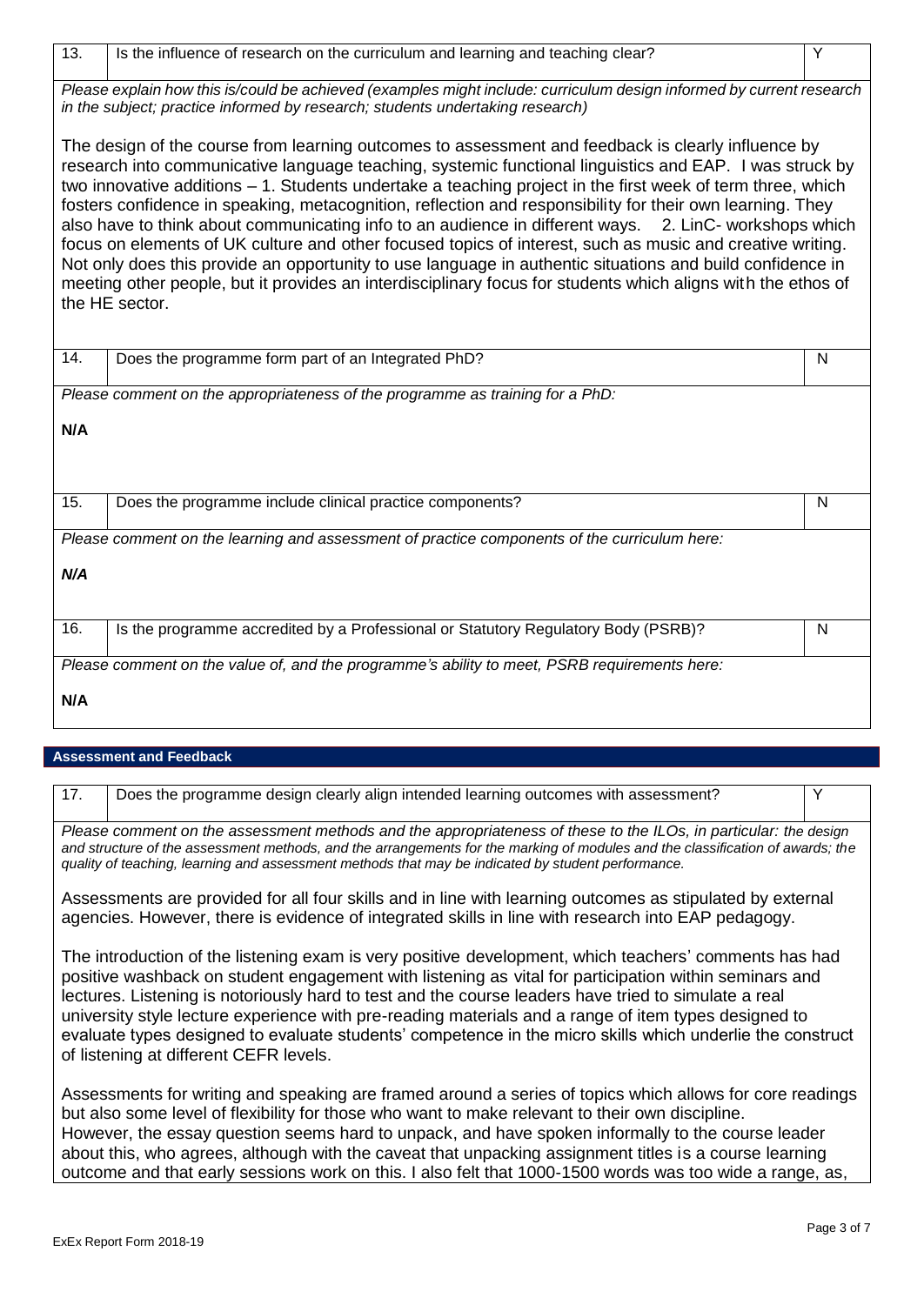when factoring in the 10% over or under allowance, students can in theory write between 900 and 1600 which is not allowing the same rigour or stretch for all students.

There is a good balance of formative and summative assessment, reflecting a focus on assessment for learning. I feel students are supported with individualised feedback, opportunities to talk to their tutors and extensive use of peer learning and feedback. There are opportunities for informal and more formal formative feedback built into the curriculum. Practice tests are also built into the curriculum in later stages so students have the opportunity to hone exam skills.

Criteria is well designed and weighted to facilitate reliability of marking. Turnitin technology facilitates this.

The level and amount of feedback is commendable across a sample of scripts and assignments. Academic staff utilise Turnitin feedback and quick marks for draft stage to give extensive and comprehensive advice which feeds forward for improvement in the final submission. This reduces the need for such feedback at the summative stage when turnaround time is high.

| 18. | Is the design and structure of the assessment methods appropriate to the level of award?                                           |  |
|-----|------------------------------------------------------------------------------------------------------------------------------------|--|
| 19. | Were students given adequate opportunity to demonstrate their achievement of the programme<br>aims and intended learning outcomes? |  |

*Please comment on the academic standards demonstrated by the students and, where possible, their performance in relation to students on comparable courses; the strengths and weaknesses of the students as a cohort:*

Student performance on all assessments is commensurate with the expected level of English as benchmarked to IELTS.

Across the cohort within the listening exam, there is quite a big disparity between the two parts, which would make sense in the design of the test to discriminate at the higher levels. The results DO indicate that the test is discriminating between higher and lower level students upon comparison of IELTS scores on entry, but my opinion is that this is not because the level of the text difficulty increases but because of the item types/design of the two parts. I felt the prep materials/overview give too many of the answers, in effect testing reading. Part 2 has a lot of written paraphrasing for large numbers of marks, which is testing writing. Also this could be a concern for reliability if the test is marked at scale. The test does not penalise spelling and so designs out issues of literacy; however, the items types still require a lot of writing so as with part 1, there is construct irrelevant variance.

I would recommend that item types are more varied in part 2 to test a greater range of skills. The authentic note-taking element should remain but students can DO more with the notes e.g. MCQs, fill in the gaps, etc.

*Please use this box to provide any additional comments you would like to make in relation to assessment and feedback:*

Consider trialling exams for the following year as mocks/practice on the current course, bearing in mind procedures to ensure test security.

# **The Progression and Awards Process**

| 20. | Were you provided with guidance relating to the External Examiner's role, powers and<br>responsibilities in the examination process? |              |
|-----|--------------------------------------------------------------------------------------------------------------------------------------|--------------|
| 21. | Was the progression and award guidance provided sufficient for you to act effectively as an<br>External Examiner?                    | v            |
| 22. | Did you receive appropriate programme documentation for your area(s) of responsibility?                                              |              |
| 23. | Did you receive appropriate module documentation for your area(s) of responsibility?                                                 | $\checkmark$ |
| 24. | Did you receive full details of marking criteria applicable to your area(s) of responsibility?                                       | $\checkmark$ |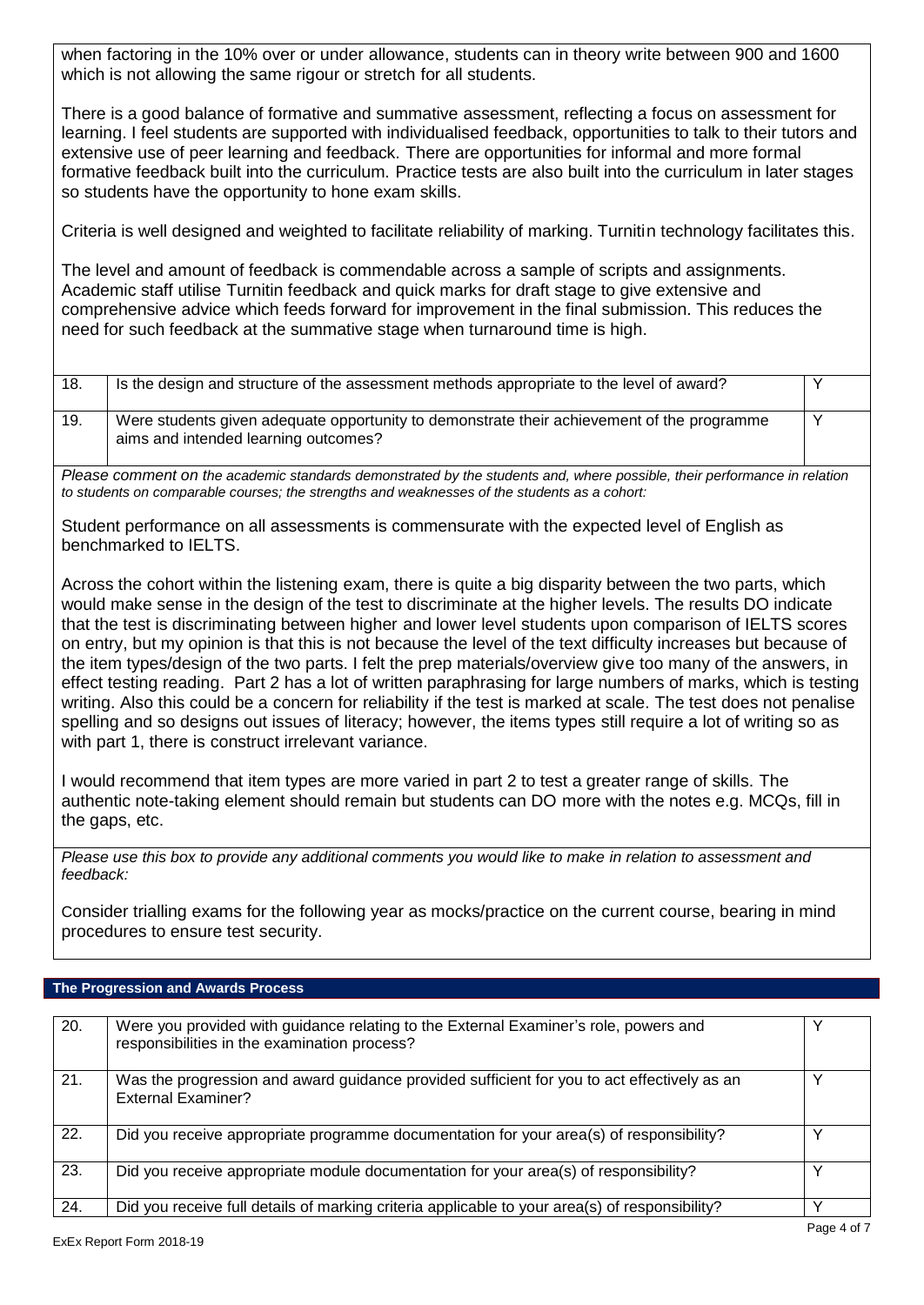| 25. | Were you provided with all draft examination papers/assessments?                                                                                  | Y   |
|-----|---------------------------------------------------------------------------------------------------------------------------------------------------|-----|
| 26. | Was the nature and level of the assessment questions appropriate?                                                                                 | Y   |
| 27. | Were suitable arrangements made to consider your comments on assessment questions?                                                                | Y   |
| 28. | Was sufficient assessed work made available to enable you to have confidence in your evaluation<br>of the standard of student work?               | Y   |
| 29. | Were the examination scripts clearly marked/annotated?                                                                                            | Y   |
| 30. | Was the choice of subjects for final year projects and/or dissertations appropriate?                                                              | Y   |
| 31. | Was the method and standard of assessment appropriate for the final year projects and/or<br>dissertations?                                        | N/A |
| 32. | Were the administrative arrangements satisfactory for the whole process, including the operation of<br>the Progression and Awards Board?          | Y   |
| 33. | Were you able to attend the Progression and Awards Board meeting?                                                                                 | Y   |
| 34. | Were you satisfied with the recommendations of the Progression and Awards Board?                                                                  | Y   |
| 35. | Were you satisfied with the way decisions from the School Special Circumstances meeting were<br>communicated to the Progression and Awards Board? | Y   |
|     | Please use this box to provide any additional comments you would like to make on the questions above:                                             |     |

## **Other comments**

**Please use this box if you wish to make any further comments not covered elsewhere on the form**

I very much appreciated the opportunity to talk with student representatives this year. This is another example of how students have a voice in addition to module feedback and student council meetings.

The student representatives commented that they felt the topics in term 3 were less accessible. I agree in that the focus does seem to be largely on science, perhaps a leftover from the previous course where cohorts tended to be from more medical disciplines. However, the progression from more generic societal topics (crime etc) to recognisably more academic topics was appreciated by the students.

The course and the centre in general makes a large effort to provide an inclusive learning environment which fosters belonging. There is a good range of activities, trips (free) and opportunities for language exchanges; staff have managed to maintain the lang zone and resources despite the move to Blenheim Terrace; there is a robust welfare and pastoral care policy evident in accommodation help, tutorials etc . Students said they felt a sense of belonging in the city and in the language centre, because of the course, teachers, and activities which meant they could meet new people :) But they did suggest that more engagement with the wider uni might be helpful, I would recommend activities could be embedded into the terms such as library trip, introduction to union or language centre alumni might come to talk to current students.

In terms of fostering belonging for those who live off campus, the course leaders made me aware that they are using Trello for staff communications which could also be used with students.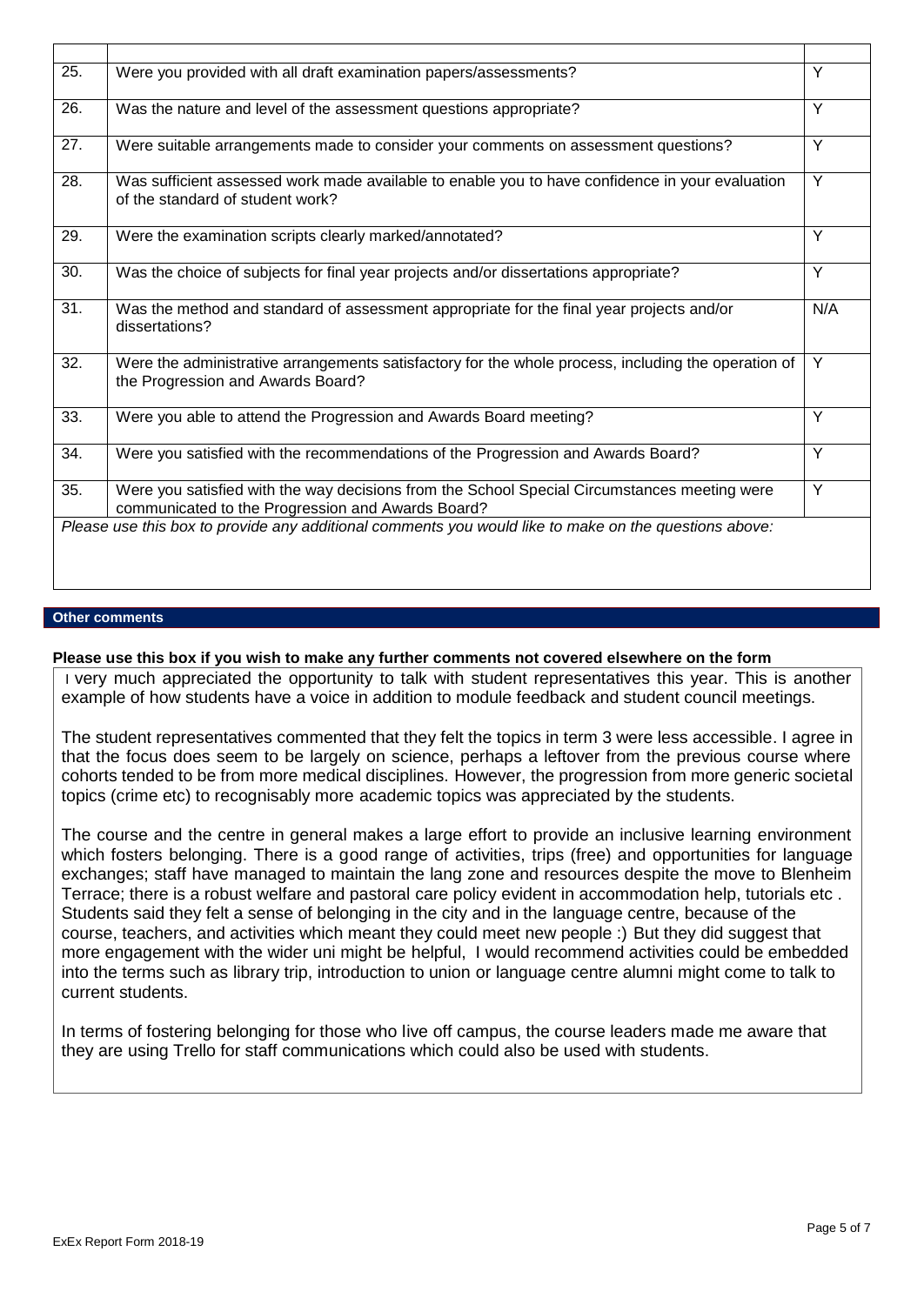| Name of School and Head of School (or nominee) |  |
|------------------------------------------------|--|
|------------------------------------------------|--|

*Title and Name of Examiner:*

| Subject(s):                   | <b>English for Academic Purposes</b>       |
|-------------------------------|--------------------------------------------|
| Programme(s) / Module(s):     | Academic English for Undergraduate Studies |
|                               |                                            |
| Awards (e.g. BA/BSc/MSc etc): |                                            |
|                               |                                            |
| Title and Name of Responder:  |                                            |
| Position*:                    | Head of School                             |
| Faculty / School of:          |                                            |
| Address for communication:    |                                            |
|                               |                                            |
| Email:                        |                                            |
| Telephone:                    |                                            |

*\*If the individual responding to the report is not the Head of School please state their position within the School.*

#### **Completing the School response**

The completed School response (including the full original report) must be sent directly to the External Examiner. A copy must also be emailed to the Quality Assurance Team at gat@leeds.ac.uk. External Examiners should receive a formal response no later than six weeks after receipt of the original report.

#### *Response to Points of innovation and/or good practice*

We thank for r positive comments regarding assessment. The course assessment continues to move away from mirroring IELTS to more closely reflecting undergraduate assessments.

## *Response to Enhancements made from the previous year*

We appreciate the input the External Examiner has made as a consultant on various aspects of assessment design, and hope to make use of knowledge and ideas in this area going forward.

#### *Response to Matters for Urgent Attention*

*If any areas have been identified for urgent attention before the programme is offered again please provide a specific response to them here:*

n/a

#### *Response to questions 1-7 (and related comments)*

*Schools may provide a general response; however, where Examiners raise specific points these must be addressed individually:* n/a

#### **Standards**

#### *Response to questions 8 to 16 (and related comments)*

*Schools may provide a general response; however, where Examiners raise specific points these must be addressed individually:*